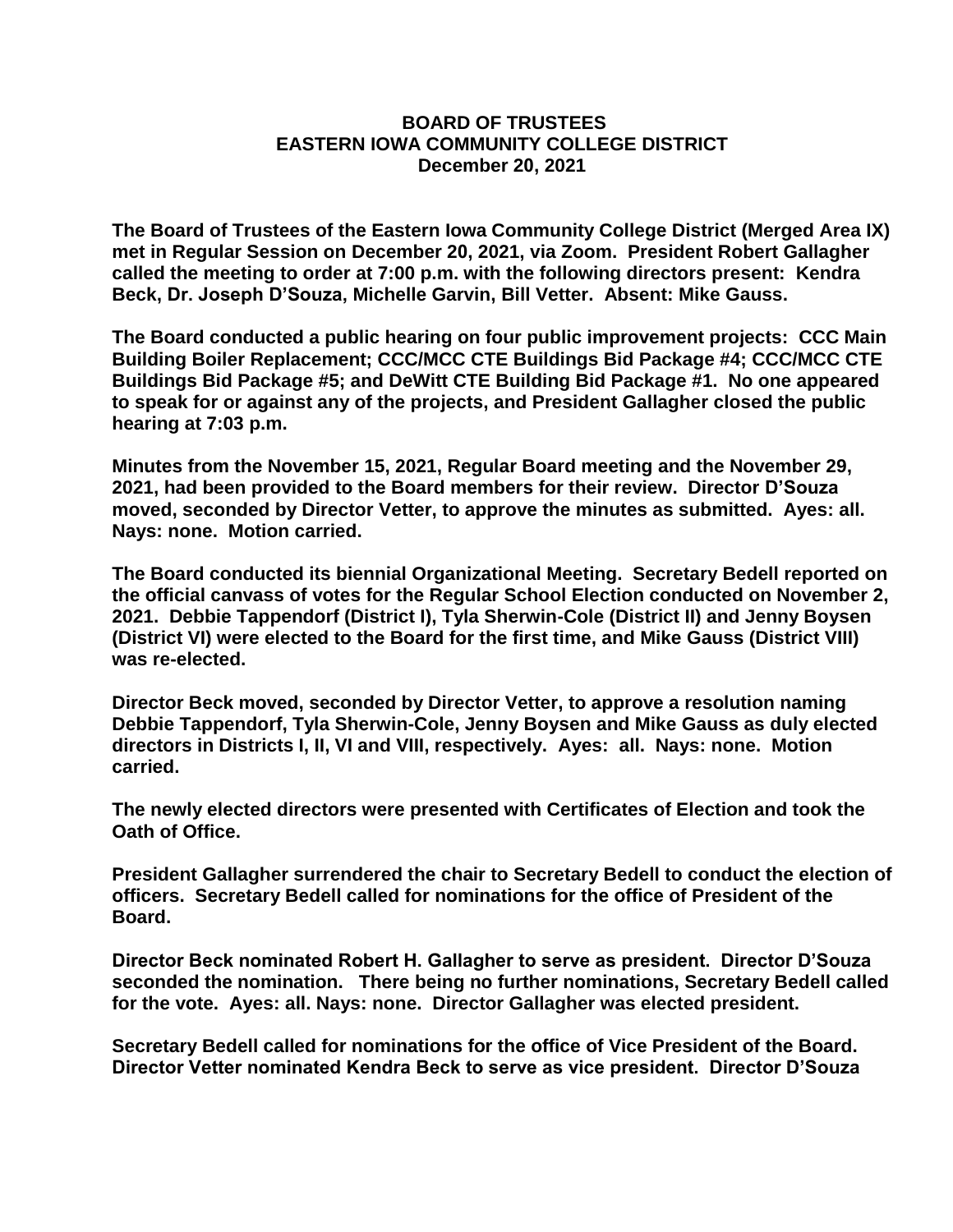**seconded the nomination. There being no further nominations, Secretary Bedell called for the vote. Ayes: all. Nays: none. Director Beck was elected vice president.**

**Secretary Bedell administered the oath of office to President Gallagher and Vice President Beck.** 

**President Gallagher deferred the appointment of the IACCT representative and alternate until January and asked anyone interested to contact himself, Chancellor Doucette or Secretary Bedell.**

**President Gallagher appointed Honey Bedell to serve as secretary and Suteesh Tandon to serve as treasurer and administered the oath of office to Ms. Bedell and Mr. Tandon.**

**Chancellor Doucette recommended that the Board continue its Regular Meeting time, date and place as 7:00 p.m. on the third Monday of each month in the Ellis Vetter Board Room at 101 West Third Street, Davenport, Iowa, with the exception of January (fourth Monday), March (second Monday), and November (second Monday).**

**Director D'Souza moved, seconded by Director Sherwin-Cole, to adopt the meeting schedule as recommended. Ayes: all. Nays: none. Motion carried.**

**The Board returned to Regular Session.**

**Chancellor Doucette introduced Shari Ruehling, EICC's veteran student affairs coordinator, who presented the staff report with SCC veteran student Kent Gullion. Mr. Gullion described the activities offered by the veteran student clubs at each of the three colleges and their plans for the spring semester. Board members thanked Mr. Gullion for the presentation and for his service to our country.**

**Chancellor Doucette presented the revised EICC Statement of Core Values for adoption by the Board. The statement had been considered last month, and the Board asked the task force members to consider adding an explicit reference to "academic excellence."**

**Director D'Souza moved, seconded by Director Beck, to adopt the revised Statement of Core Values as presented. Ayes: all. Nays: none. Motion carried.**

**A list of personnel items was presented for Board approval. Director D'Souza moved, seconded by Director Sherwin-Cole, to approve the personnel list as submitted. Ayes: all. Nays: none. Motion carried.**

**Dr. Ellen Bluth, vice chancellor for economic and workforce development, presented four Chapter 260E preliminary agreements: Plastics Unlimited in the amount of**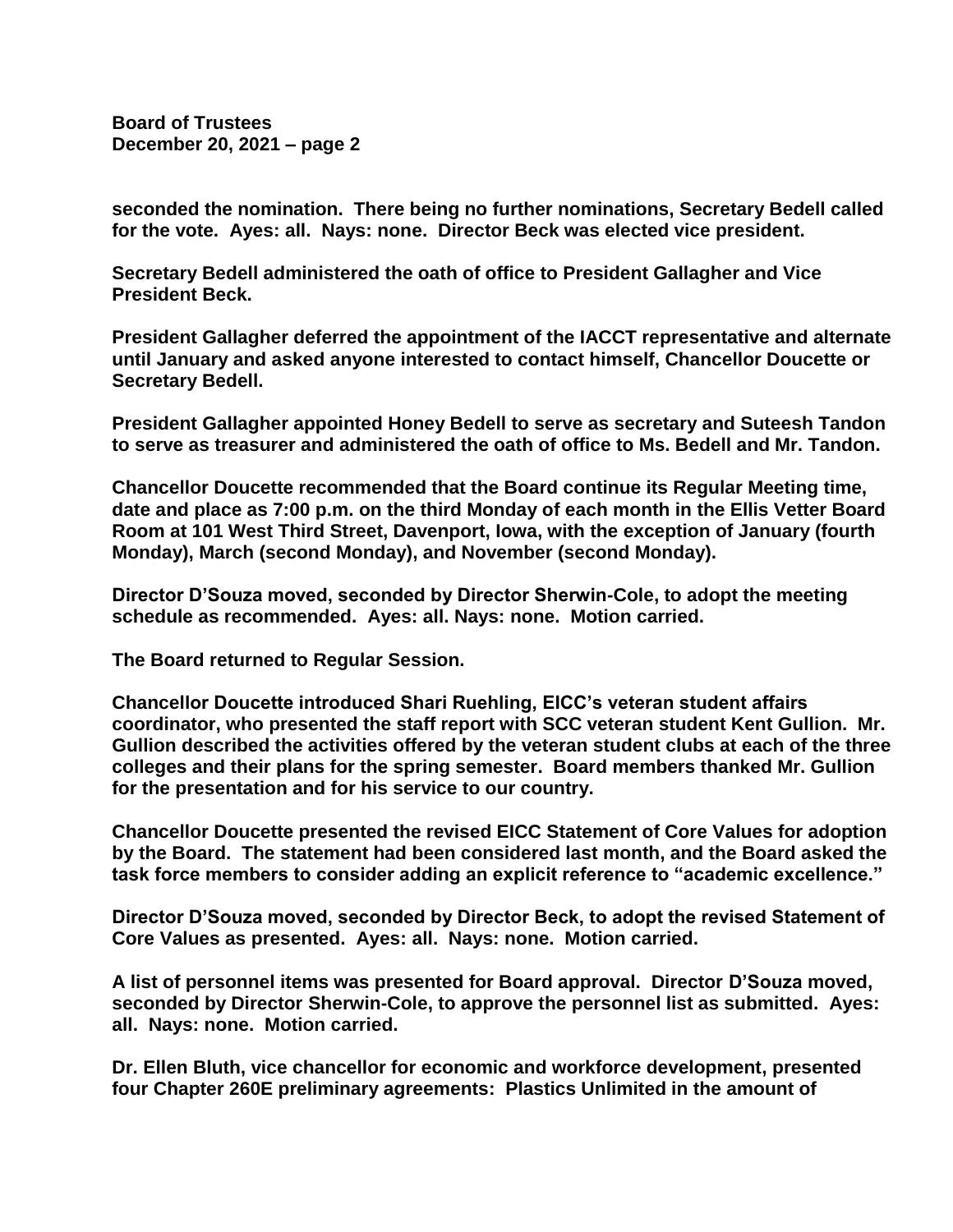**\$215,000; Rockdale Locker in the amount of \$100,000; Union Tank Car Company in the amount of \$225,000; and Uniparts Olsen in the amount of \$105,000.**

**She also presented one Chapter 260F/WTED retraining agreement: Republic Companies in the amount of \$13,325.**

**Director D'Souza moved, seconded by Director Sherwin-Cole, to approve the Chapter 260F/WTED retraining agreements. Ayes: all. Nays: none. Motion carried.**

**The Board was asked to approve a contractual agreement: renewal of the public access television agreement with Muscatine Power & Water.**

**Director Vetter moved, seconded by Director Tappendorf, to approve the contractual agreement. Ayes: all. Nays: none. Motion carried.**

**Bids had been received for four public improvement projects, and the following contract award recommendations were made:**

- **CCC Main Building Boiler Project – Ragan Mechanical with the low bid of \$99,875**
- **CCC CTE Building Bid Package #4 – Conference Technologies Inc. with the low bid of \$91,107**
- **MCC CTE Building Bid Package #4 – Conference Technologies Inc. with the low bid of \$105,105**
- **CCC CTE Building Bid Package #5 – Estes Construction with the sole bid of \$148,900**
- **MCC CTE Building Bid Package #5 – Estes Construction with the sole bid of \$137,500**
- **DeWitt CTE Building Bid Package #1 – Tri-City Ironworks, Inc. with the low bid of \$1,150,900**

**Director Garvin moved, seconded by Director D'Souza, to award the contracts as recommended. Ayes: all. Nays: none. Motion carried.**

**The Board was asked to approve Change Order #1 from Point Builders on the CCC CTE Building project, a reduction in the amount of \$7,080.**

**Director Beck moved, seconded by Director Garvin, to approve the change order. Ayes: all. Nays: none. Motion carried.**

**Dr. Naomi DeWinter, MCC president and EICC vice chancellor for student development, presented the 2022-23 Academic Calendar for Board approval. She explained the calendar committee's work and the considerations that went into development of the**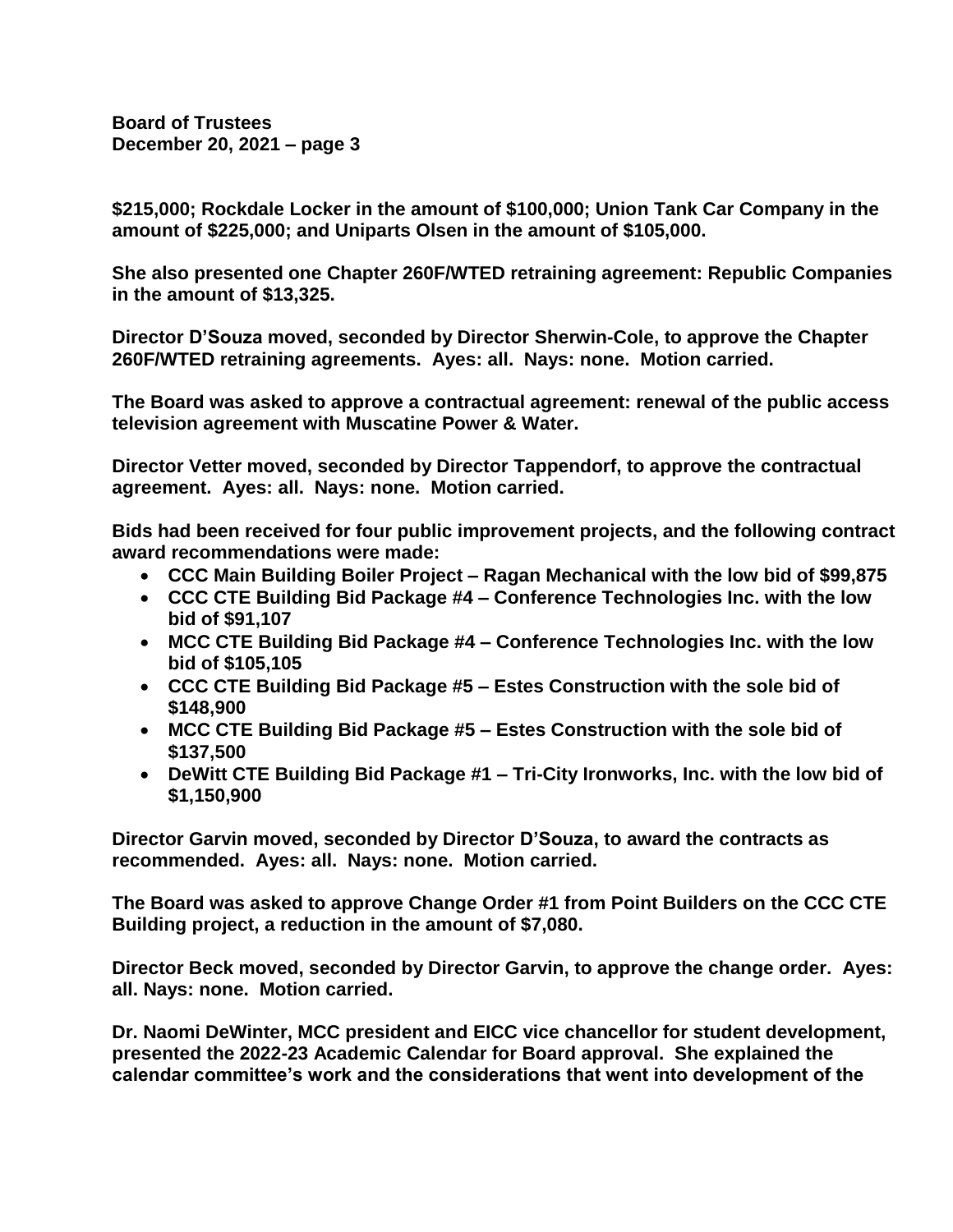**calendar, and noted that they are working on the 2023-24 Academic Calendar for Board approval in early 2022.**

**Director D'Souza moved, seconded by Director Sherwin-Cole, to approve the 2022-23 Academic Calendar. Ayes: all. Nays: none. Motion carried.**

**Financial reports for the month ending November 30, 2021, were presented. It was recommended that receipt of the reports be acknowledged and the reports placed on file.**

**Director D'Souza moved, seconded by Director Vetter, to acknowledge receipt of the reports and to place them on file. Ayes: all. Nays: none. Motion carried.**

**Copies of the bills had been provided to the Board members for their review. Board members were asked to approve payment of the bills as submitted.**

**Director Beck moved, seconded by Director Garvin, to approve payment of the bills as submitted. Ayes: all. Nays: none. Motion carried.**

**During Trustee Comments, President Gallagher welcomed the three new Board members, thanked them for their interest in serving, and encouraged them to call him with any questions.**

**During Chancellor's Comments, Chancellor Doucette also welcomed the three new Board members and noted that it has been his pleasure to serve with such a good board. He noted that he has been meeting with area legislators in advance of the January legislative session and that the Iowa community colleges are pursuing a joint agenda of an increase in both state general aid and workforce development funding. He said that the college is watching closely the increase in COVID cases in the region, and while no changes in protocol have been made for now, administrators will reassess the situation in January before the start of the spring term. He reported that administration has been advised by legal counsel to be prepared to implement the OSHA mandatory vaccination or testing mandate and that a message to all employees about that will go out tomorrow.**

**The next Regular Board meeting is scheduled for 7:00 p.m. on January 24, 2022 via Zoom.** 

**President Gallagher adjourned the meeting at 8:20 p.m.**